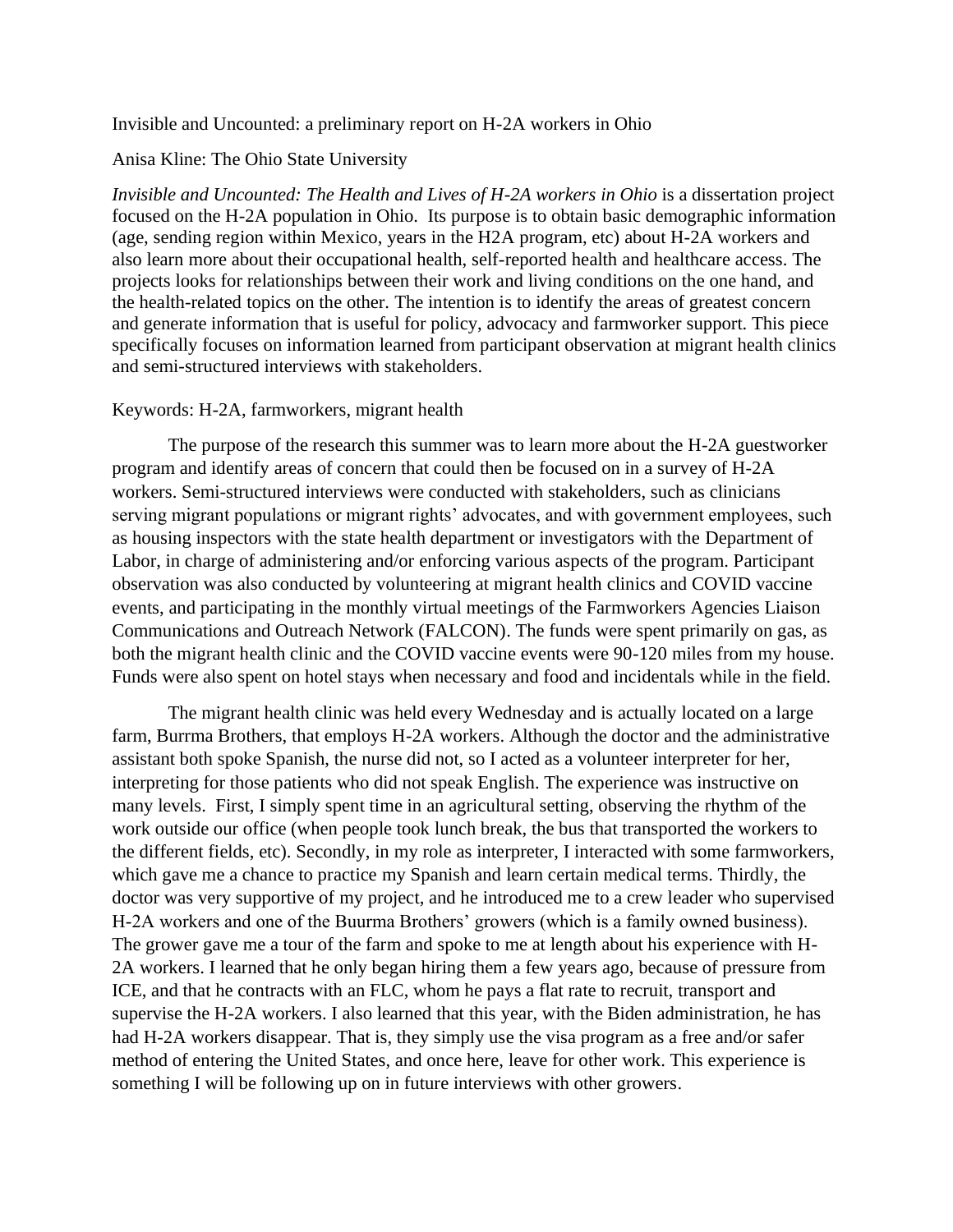Also, the days at the clinic were extremely slow. One week we only had one person show up the entire day. Both the doctor and the woman at the front desk had been participating in this clinic for over a decade and they said that as the number of H-2A workers in the area increased, the number of visits to the clinic went down. The need is still there, since the doctor noted that during the 2020 season, when telehealth was the primary way he was seeing patients, he got many, many, calls from H-2A workers, but that never translated into in person visits in 2021. Healthcare access is one of the main foci of my research, so this data, even anecdotal, was interesting. I've spoken with two other clinicians at migrant health clinics and their experiences were different: patient volume was still roughly the same, even as the number of H-2A workers in the area increased. There are many possible reasons for this, but it points to, at the very least, variation within Ohio in terms of healthcare utilization by H-2A workers.

I also volunteered on two different occasions at COVID vaccine events at the Hartville Migrant Ministry health clinic, which is a migrant health clinic that operates as part of a small Christian nonprofit in Northeastern Ohio. Like the Community Health Services clinic, this clinic is on the property of a grower, and near many large farms (some, but not all of which employ H-2A workers). Again, the participant observation gave me a chance to interact with and become more familiar with the farmworker population in general and to observe firsthand the process of providing care to this population.

I also conducted semi-structured interviews with employees at the Ohio Department of Jobs and Family Services (ODJFS) who are in charge of administering the program, a lawyer and a paralegal with a legal aid organization, directors of various non-profits that provide support services for migrant farmworkers, and employees with the Department of Labor, including the community outreach coordinator and a senior policy analyst. Some of these interviews were done virtually, while others happened in person.

From these conversations, and my participant observation in the virtual monthly FALCON meetings and the meetings held by the Ohio Department of Health about coordinating a COVID vaccine effort for farmworkers, a few key themes emerged.

First, mobility is the primary challenge for this population. They simply can't go places on their own and are therefore more isolated, hidden, and difficult to reach as a population. For example, the Hartville Migrant Ministry, which serves both H-2A and traditional migrant farmworkers, puts out free loaves of bread once a week for workers to pick up. The farm that employs H-2A workers does not permit them to make this excursion and so a volunteer must bring the bread to them. This kind of isolation directly affects healthcare access and the general perception is that no one knows how their health is because they're not showing up in clinics. Family separation is the other big challenge, which has significant effects on the workers' mental health and general wellbeing.

Another theme is labor control. For a variety of reasons, people feel that H2As' movements are more constrained by their supervisors (above and beyond the questions of mobility) and they are also are less likely to complain about poor working conditions or wage theft than other migrant and seasonal agricultural workers. For example, the grower I spoke with